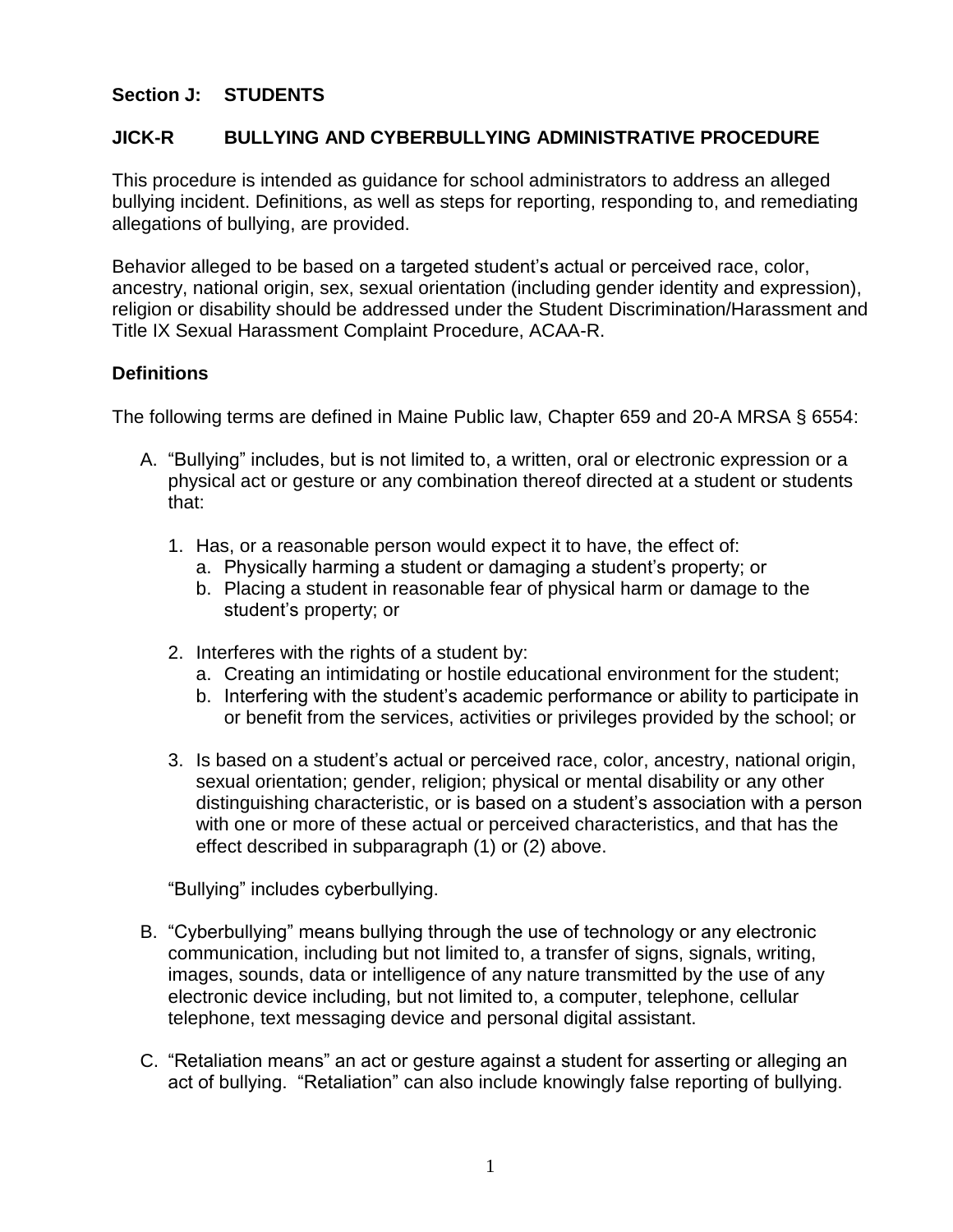- D. "School grounds" means a school building; property on which a school building or facility is located; and property that is owned, leased or used by a school for a school-sponsored activity, function, program, instruction or training. "School grounds" also includes school-related transportation vehicles.
- E. "Alternative discipline" means disciplinary action other than suspension or expulsion from school that is designed to correct and address the root causes of a student's specific misbehavior while retaining the student in class or school, or restorative school practices to repair the harm done to relationships and persons from the student's misbehavior.

## **Reports of Bullying**

Bullying or suspected bullying is reportable in person or in writing (including anonymously) to school personnel using the school's Reporting Form (JICK-E1).

School staff, coaches and advisors for extracurricular and cocurricular activities are required to report alleged incidents of bullying to the Assistant Director or other school personnel designated by the Director. Any other adult working or volunteering in a school will be encouraged to promptly report observed or suspected alleged incidents of bullying to the Assistant Director or school personnel designated by the Director.

Students who are believed to have been bullied or are aware of incidents of bullying are strongly encouraged to report this behavior to a staff member or school administrator.

Parents and other adults who believe that an incident of bullying has occurred are encouraged to report this behavior to a staff member or school administrator.

Acts of reprisal or retaliation against any person who reports an incident of bullying are prohibited. Any student who is determined to have knowingly falsely accused another of bullying shall be subject to disciplinary consequences.

Reports of alleged bullying may be made anonymously, except by school staff, coaches and advisors, but in no instance will disciplinary action be taken against any person or organization affiliated with the schools solely on the basis of an anonymous report.

The Assistant Director or school staff will forward a copy of the completed Reporting Form to the Director.

#### **Safety Measures**

The Assistant Director or Director's designee will communicate to the parent(s) or guardian(s) of the student(s) who was believed to have been bullied the measures being taken to ensure the safety of the student who was believed to have been bullied and to prevent further acts of bullying.

These measures are documented on the Responding Form (JICK-E2)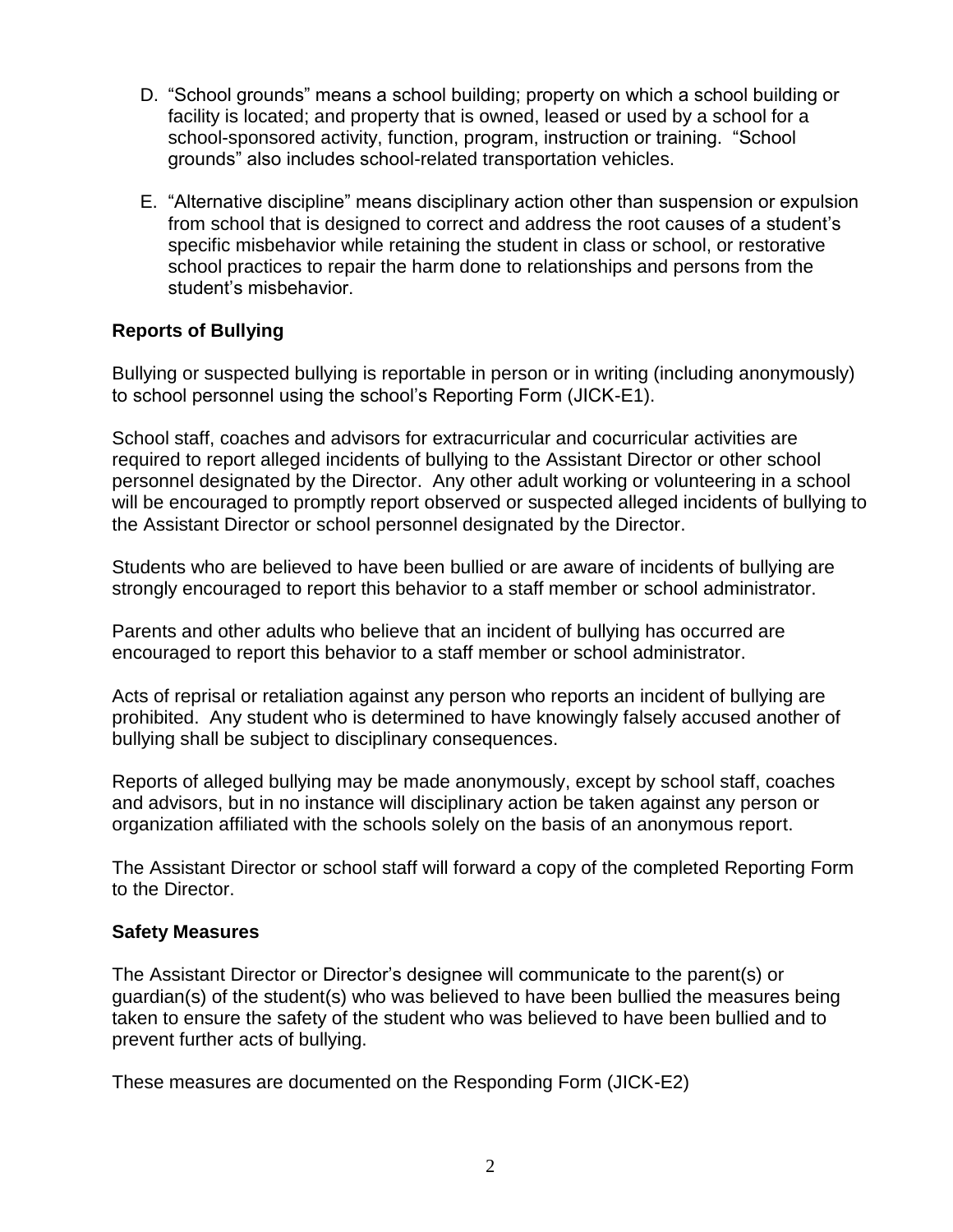School personnel should be careful to respect the confidentiality of student information when communicating with the parent(s) or guardian(s) of a student who was believed to have been bullied. It should be sufficient to inform the parents of what the school is doing to protect the student from further alleged bullying behaviors and to convey that the incident will be investigated and appropriate actions will be taken, without providing details that would be considered a violation of FERPA or an invasion of privacy.

## **Responding/Investigation**

The Assistant Director or Director's designee will:

- Ensure that all reports of alleged bullying are investigated and responded to promptly and that documentation of the investigation is provided to the Director within a reasonable period of time using the Responding Form (JICK-E2).
- Inform parent(s) or quardian(s) of the student(s) who was alleged to have bullied AND of the student(s) who was believed to have been bullied that a report of an alleged incident of bullying has been made;
- Communicate to the parent(s) or guardian(s) of a student(s) who was believed to have been bullied the measures being taken to ensure the safety of the student(s) who was believed to have been bullied and to prevent further acts of bullying;
- Inform parent(s) or quardian(s) of the students involved the findings of the investigation and actions to be taken;
- Communicate with local or state law enforcement agency if it's believed that the pursuit of criminal charges or a civil action under the Maine Civil Rights Act may be appropriate.

#### **Remediation**

If it is determined that there is a substantiated incident of bullying, the Assistant Director or Director's designee will:

- Determine the specific nature(s) of the incident, alternative discipline actions, and appropriate consequences;
- Complete the Remediation Form (JICK-E3);
- **Provide a copy of the Remediation Form to the Director; and**
- Assure that the substantiated incident of bullying is reported to the Maine Department of Education.